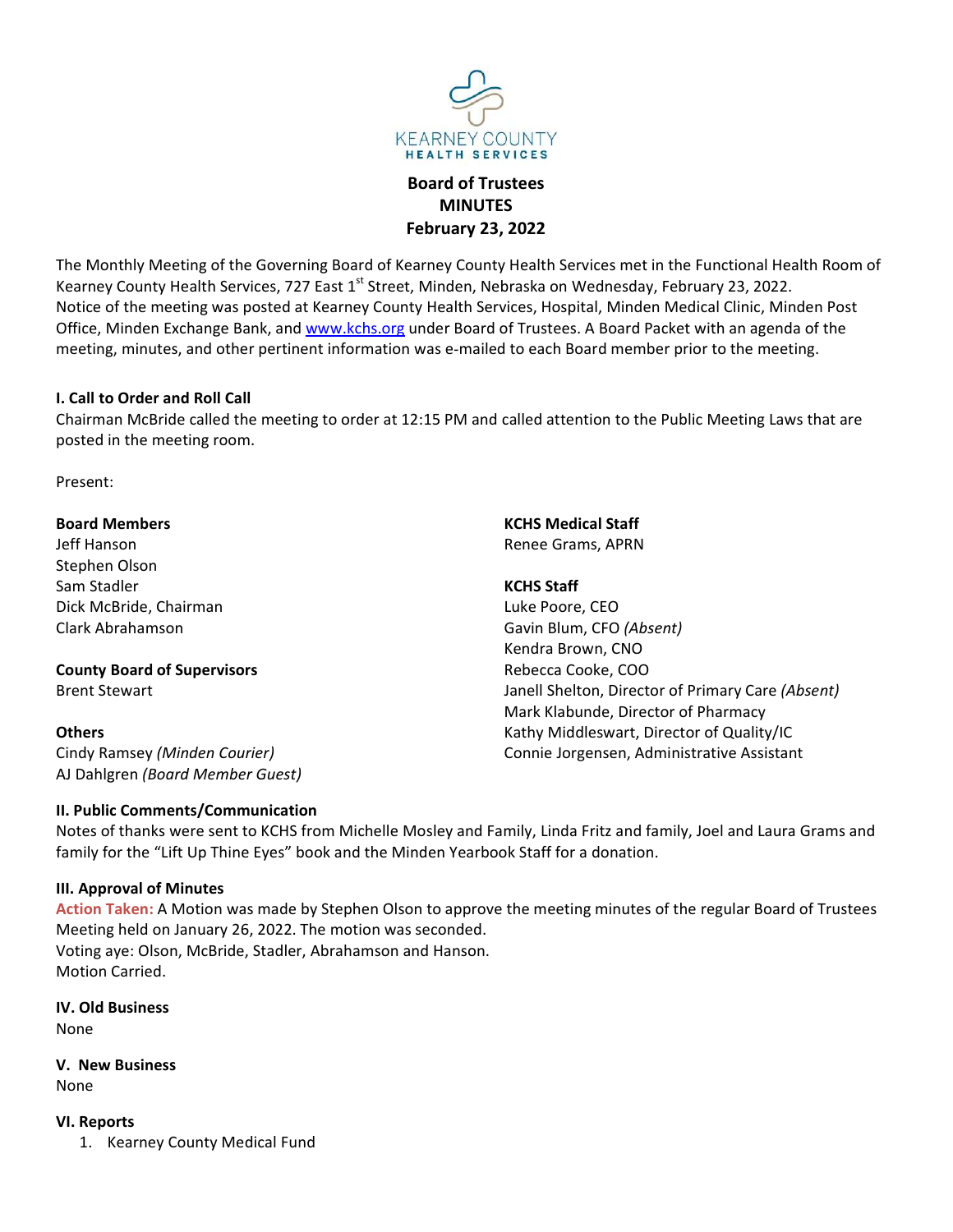Luke Poore, CEO informed the group that the annual KCHS Golf Tournament will be Friday, July 15, 2022 at<br>Awarii Dunes in Axtell, Nebraska.<br>Financial / Statistical Report and Update<br>a. Financial/Statistical Report for Janua Luke Poore, CEO informed the group that the annual KCHS Golf Tournament will be Friday, July 1<br>Awarii Dunes in Axtell, Nebraska.<br>Financial / Statistical Report and Update<br>a. Financial/Statistical Report for January 2022 as

| Luke Poore, CEO informed the group that the annual KCHS Golf Tournament will be Friday, July 15, 2022 at |                                                                                  |                                                    |                                                                                |                                |                     |  |
|----------------------------------------------------------------------------------------------------------|----------------------------------------------------------------------------------|----------------------------------------------------|--------------------------------------------------------------------------------|--------------------------------|---------------------|--|
| Awarii Dunes in Axtell, Nebraska.                                                                        |                                                                                  |                                                    |                                                                                |                                |                     |  |
|                                                                                                          |                                                                                  |                                                    |                                                                                |                                |                     |  |
| 2. Financial / Statistical Report and Update                                                             |                                                                                  |                                                    |                                                                                |                                |                     |  |
|                                                                                                          | a. Financial/Statistical Report for January 2022 as reported by Luke Poore, CEO. |                                                    |                                                                                |                                |                     |  |
|                                                                                                          |                                                                                  |                                                    |                                                                                |                                |                     |  |
|                                                                                                          | <b>Balance Sheet</b>                                                             |                                                    | <b>Current Year</b>                                                            | <b>YTD</b>                     |                     |  |
|                                                                                                          |                                                                                  |                                                    |                                                                                |                                |                     |  |
|                                                                                                          | <b>Total Current Assets</b>                                                      |                                                    | \$16,215,612                                                                   | \$15,681,003                   |                     |  |
|                                                                                                          | <b>Net Capital Assets</b>                                                        |                                                    | \$12,486,355                                                                   | \$12,565,128                   |                     |  |
|                                                                                                          | <b>Total Assets</b>                                                              |                                                    | \$28,701,968                                                                   | \$28,246,131                   |                     |  |
|                                                                                                          | <b>Total Current Liabilities</b>                                                 |                                                    | \$3,150,780                                                                    | \$3,3,177,885                  |                     |  |
|                                                                                                          | <b>Net Assets</b>                                                                |                                                    | \$22,432,424                                                                   | \$22,121,678                   |                     |  |
|                                                                                                          | <b>Net Assets and Liabilities</b>                                                |                                                    | \$28,701,968                                                                   | \$28,246,131                   |                     |  |
| <b>Profit and Loss Statement</b>                                                                         | <b>January 2022</b>                                                              | <b>Budget Amt</b>                                  |                                                                                | <b>YTD</b>                     | <b>Comments</b>     |  |
| <b>Net Operating Revenue</b>                                                                             | 1,480,788                                                                        | 1,320,153                                          | 10,028,628                                                                     |                                | Highest ever        |  |
| <b>Total Operating Expenses</b>                                                                          | 1,215,833                                                                        | 1,149,274                                          | 8,355,450                                                                      |                                |                     |  |
| <b>Income (loss) from Operations</b>                                                                     | 264,955                                                                          | 170,879                                            | 1,673,178                                                                      |                                | <b>Patient Care</b> |  |
| <b>Net Earnings (Loss)</b>                                                                               | 310,746                                                                          | 188,695                                            | 1,873,894                                                                      |                                |                     |  |
|                                                                                                          | <b>Financial Indicators</b>                                                      |                                                    | <b>JAN 2022</b>                                                                | <b>DEC 2021</b>                |                     |  |
|                                                                                                          | Days of Cash on Hand                                                             |                                                    | 353                                                                            | 334                            |                     |  |
|                                                                                                          | <b>Days in Patient Accounts Receivables</b>                                      |                                                    | 51                                                                             | 50                             |                     |  |
|                                                                                                          | <b>Accounts Payable Register</b>                                                 |                                                    | 1,116,140.44                                                                   | 1,488,274.08                   |                     |  |
|                                                                                                          |                                                                                  | <b>Statistics</b>                                  |                                                                                | <b>JAN 22</b><br><b>DEC 21</b> |                     |  |
|                                                                                                          |                                                                                  |                                                    |                                                                                |                                |                     |  |
|                                                                                                          | Acute, Swing Bed, Medicare, Observation Days                                     |                                                    |                                                                                | 136<br>285                     |                     |  |
|                                                                                                          |                                                                                  | <b>Lab Procedures</b>                              |                                                                                | 3135<br>3095                   |                     |  |
|                                                                                                          |                                                                                  | <b>Radiology Total</b>                             |                                                                                | 364<br>287                     |                     |  |
|                                                                                                          |                                                                                  | <b>Physical Therapy Total</b>                      |                                                                                | 904<br>1078                    |                     |  |
|                                                                                                          |                                                                                  | <b>Cardiac Rehab</b>                               |                                                                                | 27<br>59                       |                     |  |
|                                                                                                          |                                                                                  | <b>Outpatient Surgery</b>                          |                                                                                | 39<br>36<br>169                |                     |  |
|                                                                                                          |                                                                                  | <b>Specialty Clinic Visits</b><br><b>ER Visits</b> |                                                                                | 140<br>96<br>108               |                     |  |
|                                                                                                          |                                                                                  |                                                    | 816<br>907                                                                     |                                |                     |  |
|                                                                                                          |                                                                                  |                                                    | <b>Total Minden Clinic Visits</b><br><b><i>Construction Atoms Attached</i></b> |                                |                     |  |

|                                                                                                                |                    | <b>Total Current Liabilities</b>             |                                                       | \$3,150,780     | \$3,3,177,885   |               |                                                                                                              |
|----------------------------------------------------------------------------------------------------------------|--------------------|----------------------------------------------|-------------------------------------------------------|-----------------|-----------------|---------------|--------------------------------------------------------------------------------------------------------------|
|                                                                                                                |                    | <b>Net Assets</b>                            |                                                       | \$22,432,424    | \$22,121,678    |               |                                                                                                              |
|                                                                                                                |                    | <b>Net Assets and Liabilities</b>            |                                                       | \$28,701,968    | \$28,246,131    |               |                                                                                                              |
| <b>Profit and Loss Statement</b>                                                                               |                    | <b>January 2022</b>                          | <b>Budget Amt</b>                                     |                 | <b>YTD</b>      |               | <b>Comments</b>                                                                                              |
| <b>Net Operating Revenue</b>                                                                                   |                    | 1,480,788                                    | 1,320,153                                             | 10,028,628      |                 |               | Highest ever                                                                                                 |
| <b>Total Operating Expenses</b>                                                                                |                    | 1,215,833                                    | 1,149,274                                             | 8,355,450       |                 |               |                                                                                                              |
| <b>Income (loss) from Operations</b>                                                                           |                    | 264,955                                      | 170,879                                               | 1,673,178       |                 |               | <b>Patient Care</b>                                                                                          |
| <b>Net Earnings (Loss)</b>                                                                                     |                    | 310,746                                      | 188,695                                               | 1,873,894       |                 |               |                                                                                                              |
|                                                                                                                |                    | <b>Financial Indicators</b>                  |                                                       | <b>JAN 2022</b> | <b>DEC 2021</b> |               |                                                                                                              |
|                                                                                                                |                    | Days of Cash on Hand                         |                                                       | 353             | 334             |               |                                                                                                              |
|                                                                                                                |                    | <b>Days in Patient Accounts Receivables</b>  |                                                       | 51              | 50              |               |                                                                                                              |
|                                                                                                                |                    | <b>Accounts Payable Register</b>             |                                                       | 1,116,140.44    | 1,488,274.08    |               |                                                                                                              |
|                                                                                                                |                    |                                              | <b>Statistics</b>                                     |                 | JAN 22          | <b>DEC 21</b> |                                                                                                              |
|                                                                                                                |                    | Acute, Swing Bed, Medicare, Observation Days |                                                       |                 | 285             | 136           |                                                                                                              |
|                                                                                                                |                    |                                              | <b>Lab Procedures</b>                                 |                 | 3135            | 3095          |                                                                                                              |
|                                                                                                                |                    |                                              | <b>Radiology Total</b>                                |                 | 287             | 364           |                                                                                                              |
|                                                                                                                |                    |                                              | <b>Physical Therapy Total</b><br><b>Cardiac Rehab</b> |                 | 904<br>59       | 1078<br>27    |                                                                                                              |
|                                                                                                                |                    |                                              | <b>Outpatient Surgery</b>                             |                 | 36              | 39            |                                                                                                              |
|                                                                                                                |                    |                                              | <b>Specialty Clinic Visits</b>                        |                 | 140             | 169           |                                                                                                              |
|                                                                                                                |                    |                                              | <b>ER Visits</b>                                      |                 | 96              | 108           |                                                                                                              |
|                                                                                                                |                    |                                              | <b>Total Minden Clinic Visits</b>                     |                 | 907             | 816           |                                                                                                              |
|                                                                                                                |                    |                                              | (Including Nurse Visits)                              |                 | 168             |               |                                                                                                              |
|                                                                                                                |                    |                                              | <b>Senior Life Solutions Units</b>                    |                 |                 | 149           |                                                                                                              |
|                                                                                                                | b. Bad Debt Report |                                              |                                                       |                 |                 |               |                                                                                                              |
| January 2022                                                                                                   |                    | DECEMBER 21                                  | FY Average 2021                                       |                 | FY Average 2020 |               | FY Average 2019                                                                                              |
| \$48,563.25                                                                                                    |                    | \$51,770.94                                  | \$34,000                                              |                 | \$40,840        |               | \$30,391                                                                                                     |
|                                                                                                                |                    |                                              |                                                       |                 |                 |               |                                                                                                              |
| Luke concluded the Financial/Statistical Reports and Updates.                                                  |                    |                                              |                                                       |                 |                 |               |                                                                                                              |
|                                                                                                                |                    |                                              |                                                       |                 |                 |               |                                                                                                              |
| Action taken: A Motion was made by Stephen Olson to approve the Financial & Statistical Report. The Motion was |                    |                                              |                                                       |                 |                 |               |                                                                                                              |
| seconded. Voting aye: Olson, Stadler, Abrahamson, Hanson and McBride.                                          |                    |                                              |                                                       |                 |                 |               |                                                                                                              |
| Motion carried.                                                                                                |                    |                                              |                                                       |                 |                 |               |                                                                                                              |
|                                                                                                                |                    |                                              |                                                       |                 |                 |               |                                                                                                              |
| Action Taken: A Motion was made by Jeff Hanson to approve the Bad Debt Report. The Motion was seconded. Voting |                    |                                              |                                                       |                 |                 |               |                                                                                                              |
| aye: Stadler, Abrahamson, Hanson, McBride, and Olson.                                                          |                    |                                              |                                                       |                 |                 |               |                                                                                                              |
| Motion carried.                                                                                                |                    |                                              |                                                       |                 |                 |               |                                                                                                              |
|                                                                                                                |                    |                                              |                                                       |                 |                 |               |                                                                                                              |
| <b>Monthly Quality Assurance Report</b><br>3.                                                                  |                    |                                              |                                                       |                 |                 |               |                                                                                                              |
|                                                                                                                |                    |                                              |                                                       |                 |                 |               | QA reports were given on Utilization Review, Outpatient Services, Human Resources, Acute Care, and Incident  |
|                                                                                                                |                    |                                              |                                                       |                 |                 |               | Reports, Transfer times from ER Admission to Discharge and Infection Control Clinic-2 chart reviews for each |
|                                                                                                                |                    |                                              |                                                       |                 |                 |               |                                                                                                              |

| 2022<br>January | DECI                        | 2021<br>EV 1<br>Average<br>2021 | 2020<br>гv.<br>Average | 2019<br>$- \cdot$<br>$-V$<br>Average |
|-----------------|-----------------------------|---------------------------------|------------------------|--------------------------------------|
| بے۔۔648,56      | 770<br>чд<br><u>.</u><br>-- | 4,000<br>\$34                   | \$40,840               | \$30,391                             |

Total Minden Clinic Visits<br>
168 March Clinic Uncluding Nurse Visits<br>
5. Senior Life Solutions Units<br>
168 168 169<br>
168 168 169<br>
168 169<br>
168 169<br>
168 169<br>
168 169<br>
169 169<br>
169 169<br>
169 169<br>
169 169<br>
169 169<br>
169 169<br>
169 1 Christopher United Service United Services United Services Control Christopher 2022<br>
DRA Debt Report<br>
January 2022 DECEMBER 21 FY Average 2021 FY Average 2020 FY Average 2019<br>
S48,563.25 S51,770.94 S34,000 S40,840 S30,391<br> Senior Life Solutions Units<br>
168 | 149<br>
168 | 149<br>
168 | 2022 | DECEMBER 21 | FY Average 2021 | FY Average 2020 | FY Average 2019<br>
548,563.25 551,770.94 534,000 540,840 530,391<br>
169,8563.25 551,770.94 534,000 540,840 530,3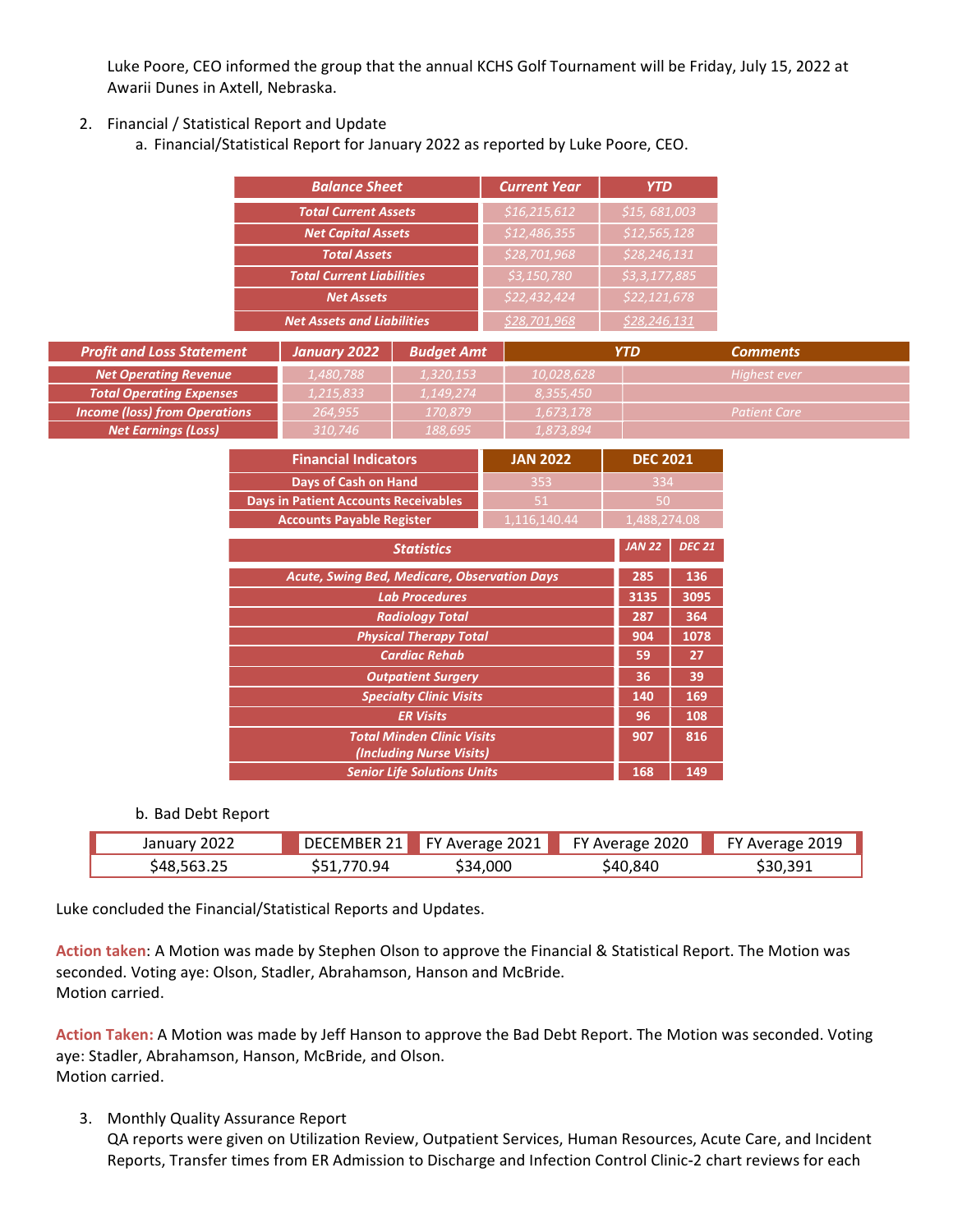provider, Hospital 3 patient charts. Kathy is in the Quality Residency program in Lincoln and will be presenting<br>the Clinic Antimicrobial Committee study.<br><mark>Action Taken</mark>: A Motion was made by Stephen Olson to approve the provider, Hospital 3 patient charts. Kathy is in the Quality Residency program in Lincoln and will be presentin<br>the Clinic Antimicrobial Committee study.<br><mark>Action Taken</mark>: A Motion was made by Stephen Olson to approve the QA provider, Hospital 3 patient charts. Kathy is in the Quality Residency program in Lincoln and will be presenting<br>the Clinic Antimicrobial Committee study.<br><mark>Action Taken:</mark> A Motion was made by Stephen Olson to approve the Q provider, Hospital 3 patient charts. Kathy is in the Quality Residency program in Lincoln and will be presenting<br>the Clinic Antimicrobial Committee study.<br>Action Taken: A Motion was made by Stephen Olson to approve the QA Motion carried. provider, Hospital 3 patient charts. Kathy is in the Quality Residency program in Lincoln and<br>the Clinic Antimicrobial Committee study.<br> **Action Taken:** A Motion was made by Stephen Olson to approve the QA Report. The Moti provider, Hospital 3 patient charts. Kathy is in the Quality Residency program in Lincoln and will be presenting<br>the Clinic Antimicrobial Committee study.<br>Action Taken: A Motion was made by Stephen Olson to approve the QA provider, Hospital 3 patient charts. Kathy is in the Quality Residency program in Lincoln and will be presenting<br>the Clinic Antimicrobial Committee study.<br>Action Taken: A Motion was made by Stephen Olson to approve the QA Spital 3 patient charts. Kathy is in the Quality Residency program in Lincoln and will be presenting<br>
1. A Motion was made by Stephen Olson to approve the QA Report. The Motion was seconded.<br>
1. A Motion was made by Stephe spital 3 patient charts. Kathy is in the Quality Residency program in Lincoln and will be presenting<br>timicrobial Committee study.<br>
1: A Motion was made by Stephen Olson to approve the QA Report. The Motion was seconded.<br>
I

- 
- 
- 

|    | provider, Hospital 3 patient charts. Kathy is in the Quality Residency program in Lincoln and will be presenting<br>the Clinic Antimicrobial Committee study.                                                                                                                                                                                                                                                                                                                                                                                                |                                                                                                                                                                                                               |                      |  |
|----|--------------------------------------------------------------------------------------------------------------------------------------------------------------------------------------------------------------------------------------------------------------------------------------------------------------------------------------------------------------------------------------------------------------------------------------------------------------------------------------------------------------------------------------------------------------|---------------------------------------------------------------------------------------------------------------------------------------------------------------------------------------------------------------|----------------------|--|
|    | Action Taken: A Motion was made by Stephen Olson to approve the QA Report. The Motion was seconded.<br>Voting aye: Abrahamson, Hanson, McBride, Olson and Stadler.<br>Motion carried.                                                                                                                                                                                                                                                                                                                                                                        |                                                                                                                                                                                                               |                      |  |
|    | 4. Ancillary Services Report<br>Rebecca Cooke, COO outlined the Operations Report for February 2022 starting with the COVID-19 vaccination<br>rate among staff given the CMS issued Vaccination Mandate.<br>• Overall vaccination rate: 84.3% (97/115)<br>$\bullet$                                                                                                                                                                                                                                                                                          | 1 Employee separation due to Non-Vaccination or Exemption<br>With both vaccinated and exemptions issued, facility is 100% in compliance.                                                                      |                      |  |
|    | <b>Hires &amp; Terminations</b>                                                                                                                                                                                                                                                                                                                                                                                                                                                                                                                              |                                                                                                                                                                                                               |                      |  |
|    | <b>Position</b>                                                                                                                                                                                                                                                                                                                                                                                                                                                                                                                                              | <b>Department</b>                                                                                                                                                                                             | <b>Status</b>        |  |
|    | <b>Patient Care Tech</b>                                                                                                                                                                                                                                                                                                                                                                                                                                                                                                                                     | Acute                                                                                                                                                                                                         | Part Time            |  |
|    | Housekeeper                                                                                                                                                                                                                                                                                                                                                                                                                                                                                                                                                  | <b>Environmental Services</b>                                                                                                                                                                                 | Part Time            |  |
|    | Therapist                                                                                                                                                                                                                                                                                                                                                                                                                                                                                                                                                    | Senior Life Solutions                                                                                                                                                                                         | <b>Full Time</b>     |  |
|    | <b>Employment Numbers</b>                                                                                                                                                                                                                                                                                                                                                                                                                                                                                                                                    |                                                                                                                                                                                                               |                      |  |
|    | <b>Total Employees</b>                                                                                                                                                                                                                                                                                                                                                                                                                                                                                                                                       | <b>Full Time</b>                                                                                                                                                                                              | <b>Part Time/PRN</b> |  |
|    | 114                                                                                                                                                                                                                                                                                                                                                                                                                                                                                                                                                          | 90                                                                                                                                                                                                            | 24                   |  |
| 5. | <b>CEO Report</b><br><b>Outpatient Services Update</b><br>Bicep injury.<br>The development of a urology clinic continues.<br>ii.<br>iii.<br>KCHS.<br><b>Medical Staff Recruitment</b><br>Katie Odvody, PA begins her practice on March 7. Offices have been rearranged to accommodate working<br>closely with Dr. Cade Craig who will be her preceptor. Tuesdays will be her weekly day off from work.<br>Cerner "Community Works" Program<br>KCHS has continued with preparations for the build out within the system. The Centriq Electronic Health Record | Orthopedic Services were cancelled the week of February 14 and rescheduled as Dr. Schopp had a Torn<br>Bryan Health will be visiting in April to discuss outreach between Kearney Regional Medical Center and |                      |  |
|    | issues are trying to be resolved as they arise however these are becoming more frequent. Luke Poore stated he<br>would expect this trend to continue until we convert to the Cerner platform given CPSI decision to sunset the                                                                                                                                                                                                                                                                                                                               |                                                                                                                                                                                                               |                      |  |

| $T0$ tal<br>. | -rull ਾਂ<br><b>Time</b> | - /nnn'<br>. |
|---------------|-------------------------|--------------|
| $-1$<br>ᅩᅩᅮ   | 90                      | ∠⊣           |

- 
- 
- KCHS.

Employment Numbers<br>
Therapist Fortections<br>
Therapist Fortections<br>
Total Employees<br>
Total Employees<br>
Total Employees<br>
Total Employees<br>
Total Employees<br>
114 90 Part Time /P1<br>
24<br>
24<br>
Dictions<br>
Bic propertions<br>
Dictions<br>
CEO Employment Numbers<br> **Employment Numbers**<br> **Employment Numbers**<br> **Examployment Stand Employees**<br> **Example 1144**<br> **Example 1144**<br> **Example 1144**<br> **Example 1144**<br> **Example 1144**<br> **Example 1144**<br> **Example 1144**<br> **Example 1144** Employment Numbers<br> **Fortal Employees**<br> **Fortal Employees**<br> **Fortal Employees**<br> **CEO Report**<br>
Dutpatient Services Update<br> **ii.** Orthopedic Services were cancelled the week of February 14 and rescheduled as Dr. Schopp had a Total Employees<br>
Total Employees<br>
114 90 Part Time/PRN<br>
114 90 Part Time/PRN<br>
12 CD Report<br>
1. Orthopedic Services were cancelled the week of February 14 and rescheduled as Dr. Schopp had a Torn<br>
1. The development of a ur 114 1990<br>
114 1990<br>
114 1990<br>
114 1990<br>
114 1990<br>
114 1990<br>
114 1990<br>
120 Report<br>
116 Oktopadic Services were cancelled the week of February 14 and resched<br>
116 Bicep injury.<br>
11. The development of a urology clinic contin CEO Report<br>
i. Orthopedic Services were cancelled the week of February 14 and rescheduled as Dr. Schopp had a Torn<br>
Bicep injury.<br>
iii. The development of a urology clinic continues.<br>
iii. Bryan Health will be visiting in Examplering Suppleriant Services Update<br>
i. Orthopedic Services were cancelled the week of February 14 and rescheduled as Dr. Schopp had a 1<br>
ii. Orthopedic Services were cancelled the week of February 14 and rescheduled a 1. Untripelate Services were canceled the week of February 14 and reschredued as Dr. Schopp had a Torn<br>
ii. The development of a urology chiric continues.<br>
iii. Brown Health will be visiting in April to discuss outreach be ii. The development of a urology clinic continues.<br>
iii. Bryan Health will be visiting in April to discuss outreach between Kearney Regional Medical Cent<br>
KCHS.<br>
KCHS KCHS.<br>
Medical Staff Recruitment<br>
Katie Odvody, PA begi ine evevelynent or a urology cinnic continues.<br>
Figure are depicted in April to discuss outreach between Kearney Regional Medical Center and<br>
KCHS.<br>
Idical Staff Recruitment<br>
EV divody, PA begins her practice on March 7. O bryan heatin will be visiting in April to discuss outreach between keariney kegional inetiata center and<br>ical Staff Recruitment<br>clical Staff Recruitment<br>every <sup>P</sup>Community Works<sup>2</sup> Program<br>eyer <sup>oc</sup> Community Works<sup>2</sup> Prog knas.<br>
Itical Staff Recruitment<br>
eicoldstaff Recruitment<br>
eicoldstaff Recruitment<br>
elv with Dr. Cade Craig who will be her preceptor. Tuesdays will be her weekly day off from work.<br>
Iter "Community Works" Program<br>
First co Katie Odvody, PA begins her practice on March 7. Offices have been rearranged to accelosely with Dr. Cade Craig who will be her preceptor. Tuesdays will be her weekly day<br>Cerner "Community Works" Program<br>KCHS has continued closely with Dr. Cade Craig who will be her preceptor. Tuesdays will be her weekly day off from work.<br>
Cerner "Community Works" Program<br>
KCHS has continued with preparations for the build out within the system. The Centriq

- 
- 
-